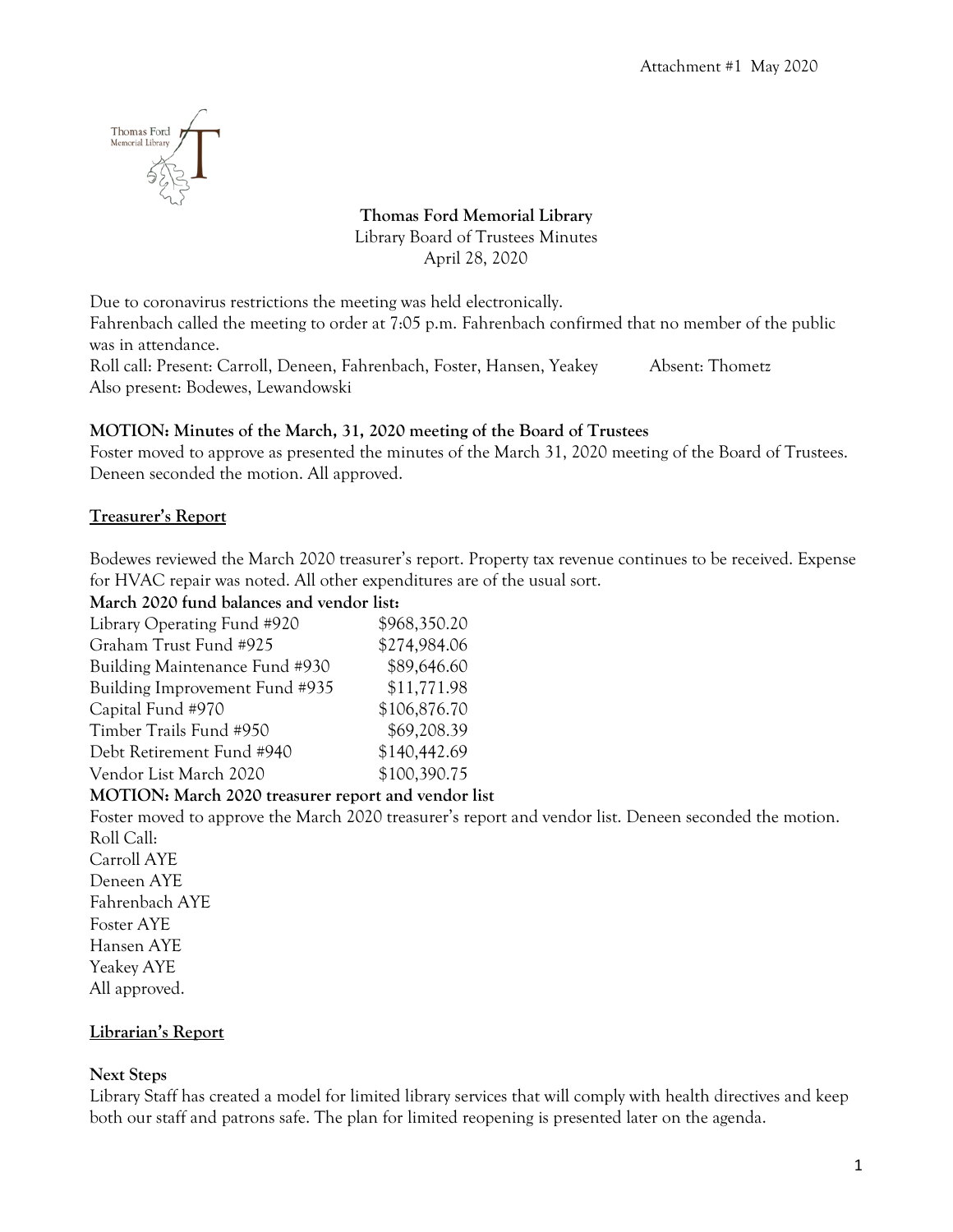## **Programs**

Library staff has resumed all programming online. We have had a very positive response to virtual story times, lectures, and trivia games. The first story time had 80 participants, and the Eleanor Roosevelt historic portrayal had 100 participants. Expanded use of virtual event-hosting platforms, i.e. Zoom, is being researched. We continue to ramp up online programming opportunities and plan to have a robust summer calendar of online events.

## **Digital Services**

Use of digital services has spiked during the closure as expected. Staff has been working with vendors to make using them as simple as possible; all restrictions and limits have been removed and all services formerly available only in the Library have been made available remotely. Database use is high and some platforms have seen extremely high usage growth, i.e. Kanopy (movies) use is up 197%, Axis360 (ebooks) is up 88%, Hoopla (multimedia) is up 26% and Media on Demand (e- and audiobooks) is up 41%.

## **Village Partnership – Honorary Pet Mayor of Western Springs**

Porter Kulat has been elected the Honorary Pet Mayor of WS. A shout out goes to the eleven worthy candidates, and to the hundreds who voted in the election held via the Library's Facebook page. The Honorary Pet Mayor will receive a certificate from Village President Alice Gallagher as well as the distinction of serving as the first Pet Mayor in Village history. Thank you to local teens Hazel Stocco and friends for proposing the fun way to engage the community during the time at home.

**Visitors/Public Comment**: There were no visitors or public comment. **Communications**: There were no communications.

## **Committees**:

## **Foundation**

Bodewes reported on the April 28 annual meeting. Anne Kozak was elected chair and John Ericson elected vice-chair; Andy Gore continues as treasurer and Kristy Scriba continues as secretary. Leslie Karas was thanked for her six-year service as chair; she continues on the Board. Mary Greska, former president of the Library Board of Trustees, joins the Foundation Board.

# **Old Business**

None.

# **New Business**

**Library Response to Coronavirus**. Following the Governor's modified stay-at-home order extending restrictions through May, plans have been activated to offer limited services. RAILS and SWAN are proceeding with system support plans for local limited services. Inter-library loans have been suspended indefinitely. The TFML book drop will open on May 4 with curbside service targeted for mid-May.

Bodewes reviewed plans for a limited reopening of the Library.

- Personal protective equipment and sanitizing/disinfecting supplies are being procured.
- Onsite staff will be limited to maintain safe distancing and limit contact exposure.
- Returned books and all other incoming materials will be quarantined for 72 hours.
- Service hours will be Monday through Saturday 10:00 a.m. to 6:00 p.m.
- The main entrance will be converted to a walk-up window for curbside service.